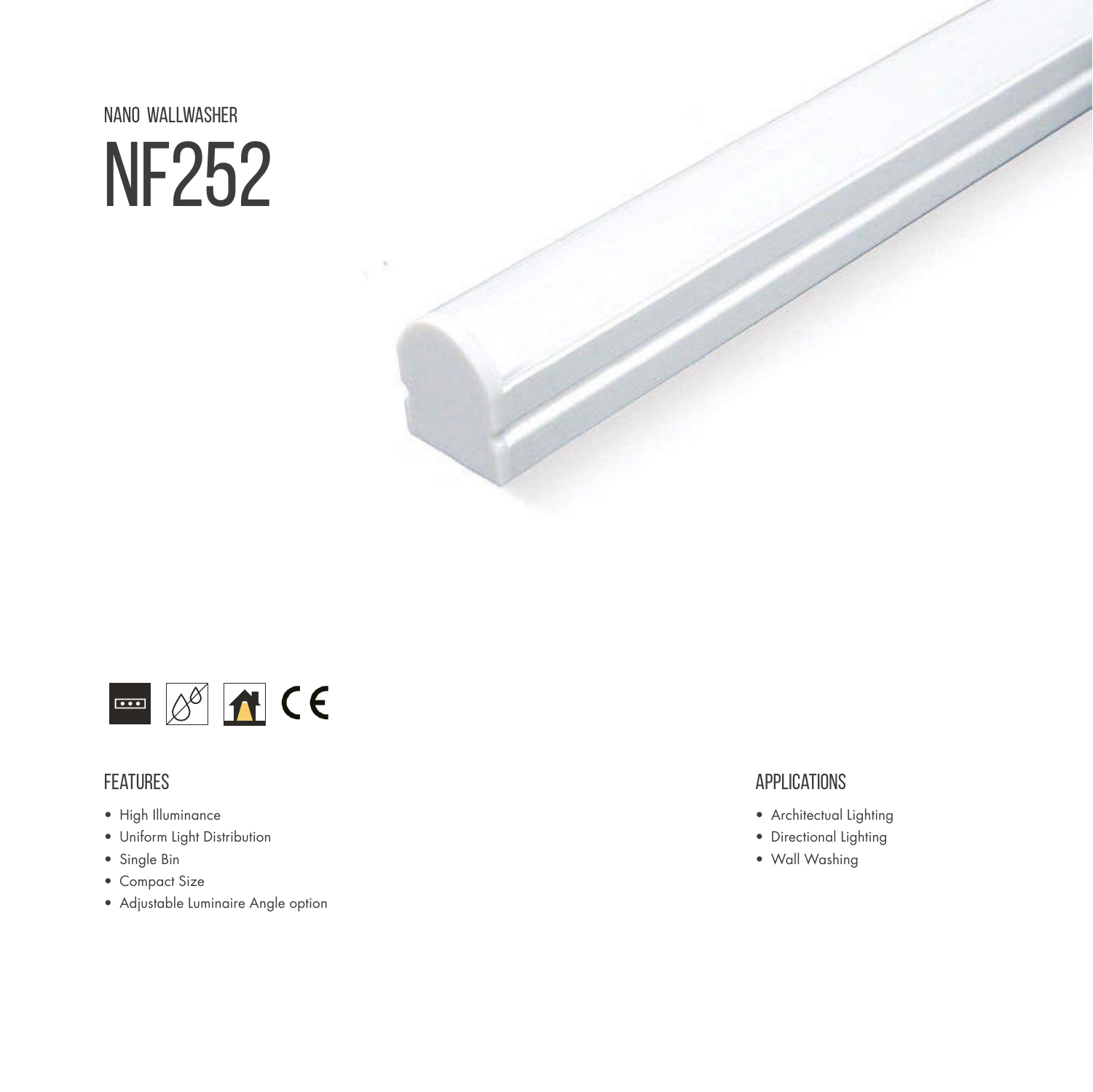

#### **SPECIFICATIONS**

| <b>DIMENSION</b><br>Size | 18 mm (W) x 15.5 mm (H)            | <b>ELECTRICAL</b><br>Power input | <b>DC 24V</b>                                                 |  |  |
|--------------------------|------------------------------------|----------------------------------|---------------------------------------------------------------|--|--|
| Unit length              | 504 mm<br>304 mm<br>1004 mm        | Power consumption                | 20 W/m                                                        |  |  |
| Storage temperature      | $-30^{\circ}$ C to 80 $^{\circ}$ C | Maximum length per circuit 3 m   |                                                               |  |  |
| Operating temperature    | $-20^{\circ}$ C to $40^{\circ}$ C  |                                  | Dimming (by external driver) 0-10V / 1-10V / DALI / DMX / PWM |  |  |
| <b>OPTICAL</b>           |                                    | <b>CERTIFICATIONS</b>            |                                                               |  |  |
| Color temperature*1      | 2700K / 3000K / 4000K              | IP class                         | IP <sub>20</sub>                                              |  |  |
| <b>CRI</b>               | $>80$ / $>95$                      | Safety standard                  | EN55015<br>EN61000-3-2<br>EN61000-3-3<br>EN61547              |  |  |
| <b>SDCM</b>              | $<$ 3                              |                                  |                                                               |  |  |
| Efficacy <sup>*2</sup>   | 107 lm/W                           |                                  | EN62031<br>EN62471                                            |  |  |
| LED per meter            | 70                                 |                                  | EN62493<br>EN62778                                            |  |  |
| Lifetime LM-80           | >60000 hrs                         |                                  |                                                               |  |  |

 $^{\star1}$  Other color temperature are available on request, please contact WAKO for details

\*2 Typical value based on 3000K, CRI>80, 20W/m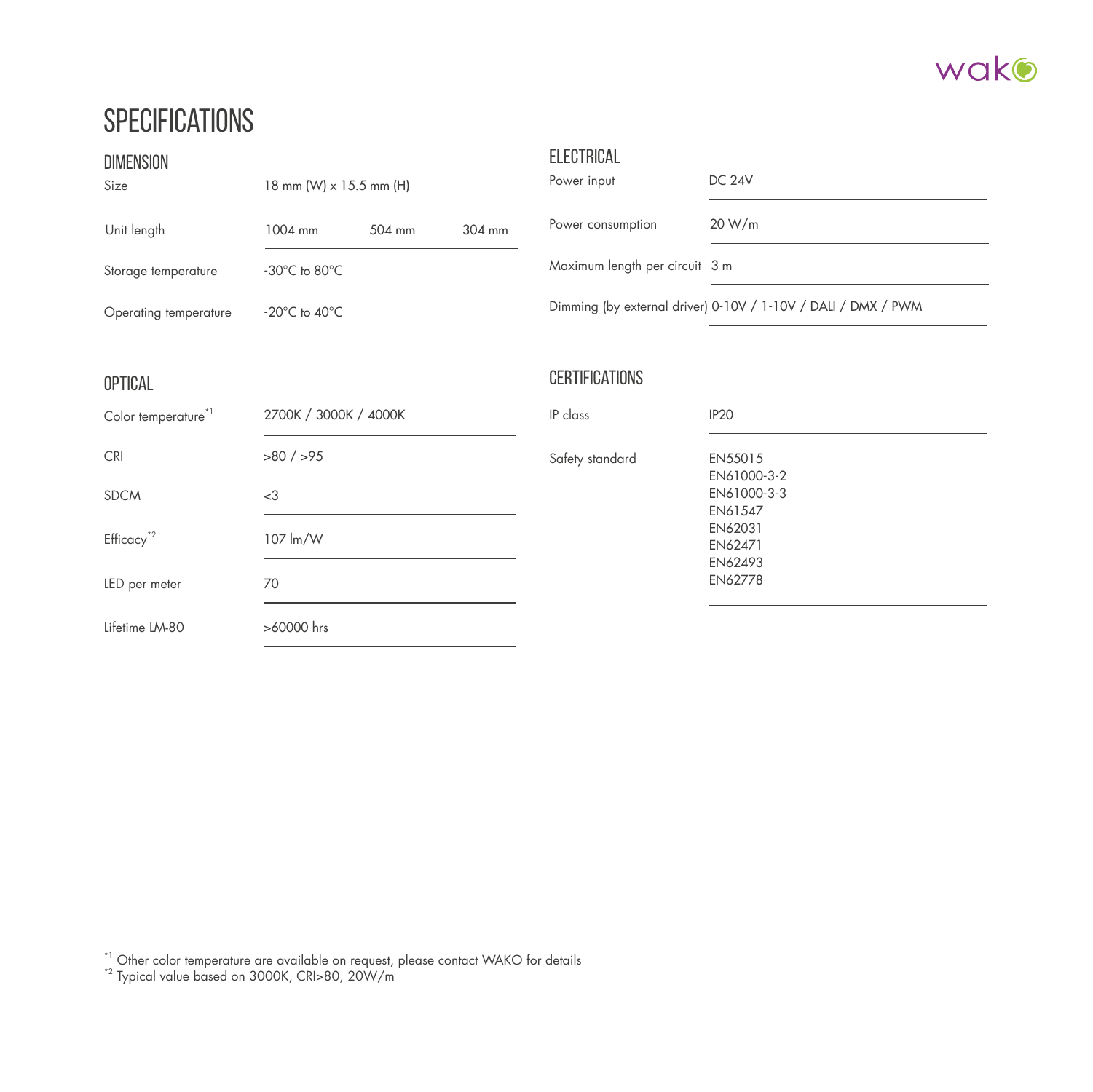### DIMENSION



### accessories options



Mounting Bracket M00055



Rotatable Mounting Bracket M00079

 $\frac{21}{1}$ 

16.3



200mm Connection Cable E00345

 $\leqslant$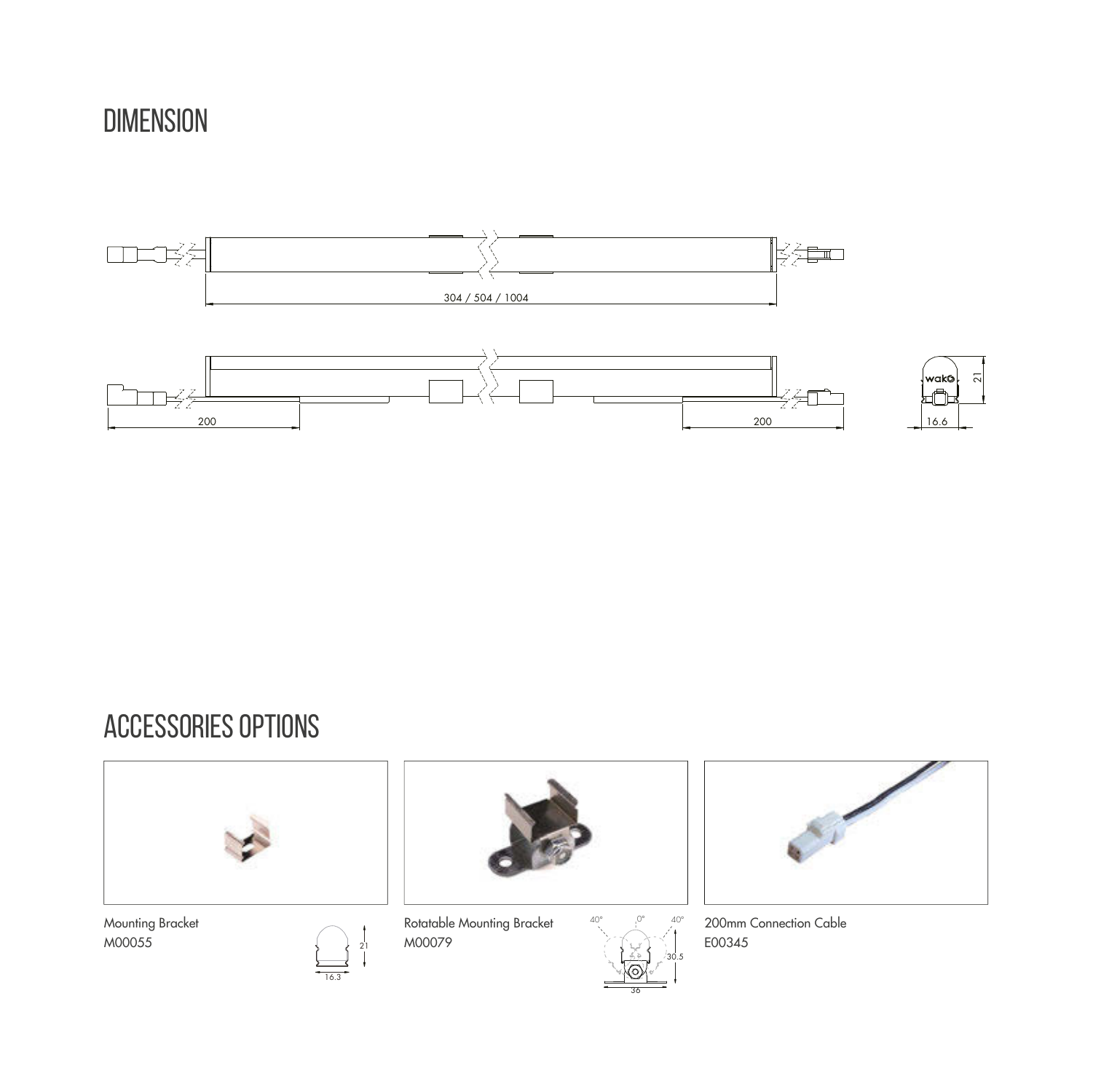

#### **PHOTOMETRIC**



## Typical lumen values

(per meter)

|       | $20^{\circ}$ | $40^{\circ}$ | $60^\circ$ | $80^\circ$ |
|-------|--------------|--------------|------------|------------|
| 2700K | 1625         | 1855         | 2015       | 2085       |
| 3000K | 1670         | 1905         | 2075       | 2145       |
| 4000K | 1725         | 1975         | 2145       | 2220       |
| 5000K | 1830         | 2090         | 2275       | 2355       |